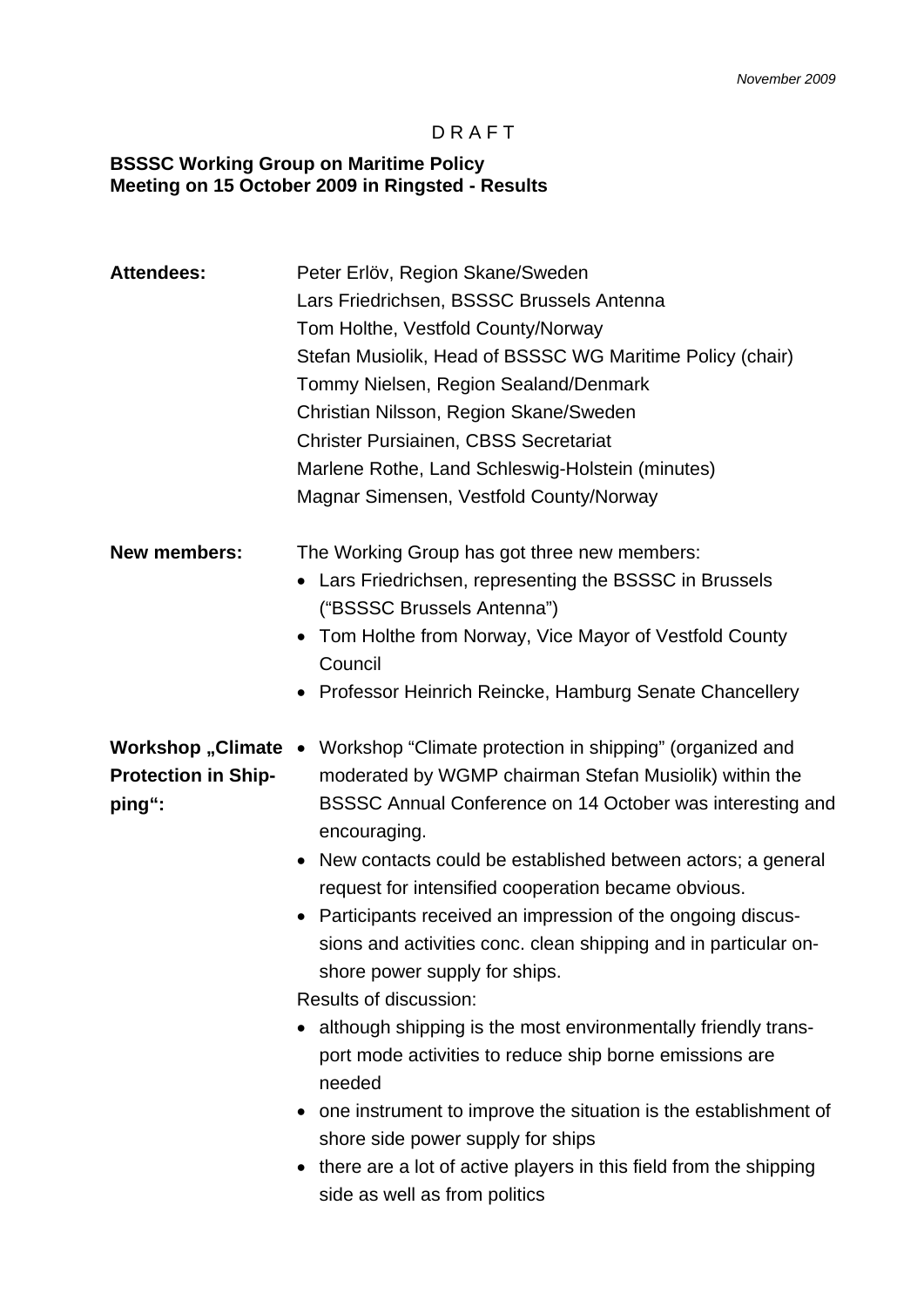- what matters now is to bring together the different actors and initiatives in order to join forces, combine and harmonize the existing activities and also to prevent isolated solutions
- a promising instrument is the planned project Green Ferries.

# **Green Ferries** • The project manager of Green Ferries, Mr Jörg Sträussler, presented the project idea within the workshop the day before; it is a project proposal for the next call of the EU Baltic Sea Region Programme basing on the achievements of the former INTERREG project New Hansa as regards shoreside power supply for ships. Lead partner is the municipality of Trelleborg

- Green Ferries aims at
	- o a multiplication of the shore side electricity pilot plants to as many BSR ports and ships as possible/ reasonable
	- o the introduction of gas, bio gas, LNG (Liquefied Natural Gas) and liquefied bio gas for as many as possible/ reasonable ports and ships
	- o a ban of waste and waste water discharges into the sea
	- o concerted actions in ports and on ships for installing specific facilities on board and in ports.
- The project is in line with the objectives of the European Maritime Policy and the EU Baltic Sea Strategy.
- At the time being the partnership matrix comprises cities, ports, shipowners, energy suppliers and scientific bodies from Sweden (Leadpartner), Germany, Poland, Latvia, Lithuania, Norway and Denmark.
- The attendant members of the Working Group promised to look for further partners.
- **All members of the Working Group are kindly requested to think about further partners like ports, regions, shipping companies, energy suppliers or others with an interest to cooperate in this project and enable contact to Stefan Musiolik.**
- The Green Ferries project manager approached the Working Group to join the advisory board of the project. The Working Group agreed.

#### **European Alliance of cruise ports**  Lars Friedrichsen reported on an initiative of the Hamburg State Chancellery to set up a European alliance of cruise port